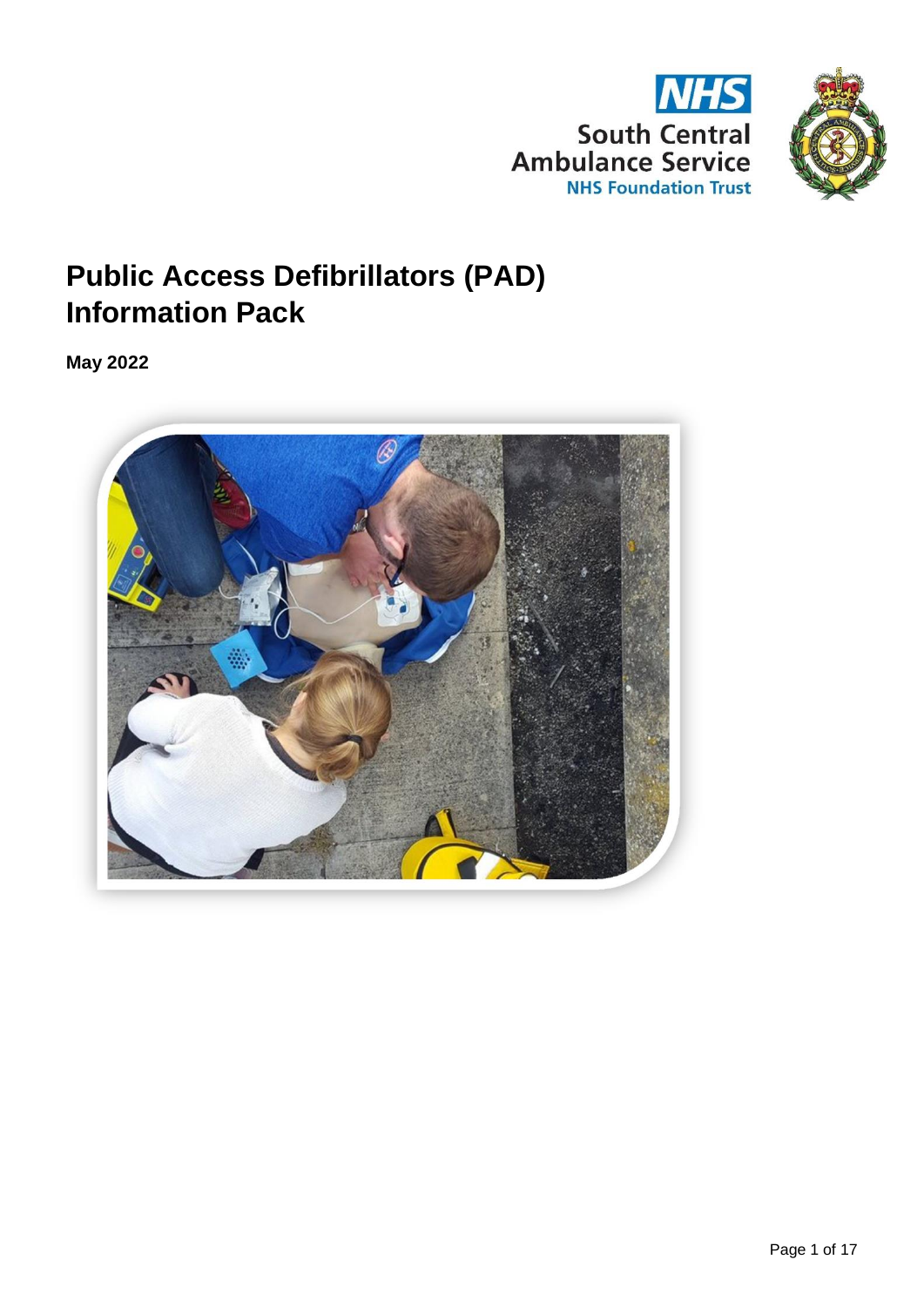# **Contents**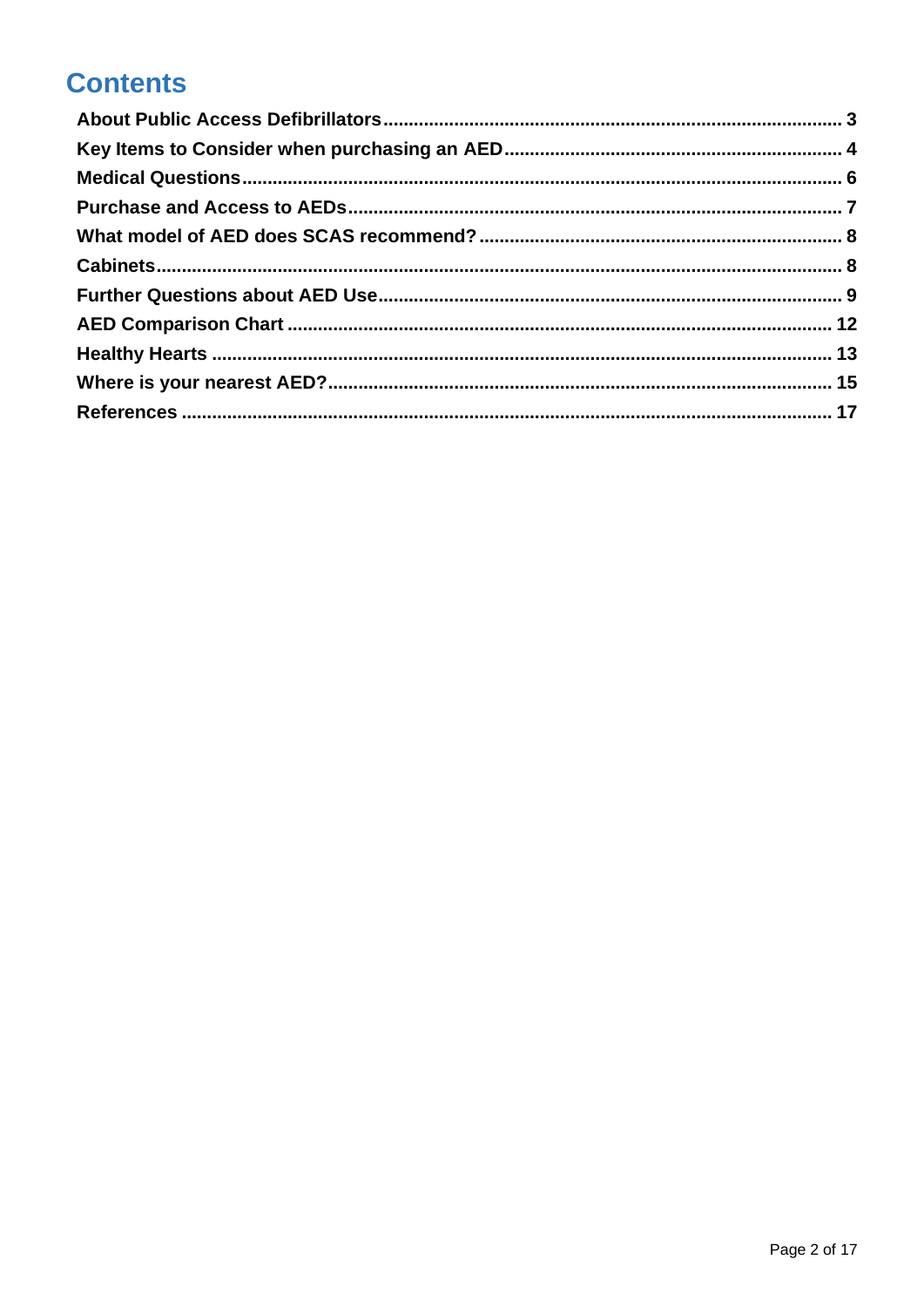# <span id="page-2-0"></span>**About Public Access Defibrillators**



Thank you for your interest in purchasing and/or installing a public access defibrillator (PAD). Whilst South Central Ambulance is unable to recommend a specific brand or manufacturer, we can advise you of the most popular defibrillators and storage cabinets in use within our footprint and provide you with an easy-tounderstand comparison so that you can make the most informed choice. Please see the defibrillator supplier's information within this document.

Once you have decided which device and cabinet suits your needs, you should make contact with the company directly. Once you have completed the purchase you will then need to arrange for the device and the cabinet to be fitted, preferably, to the outside of the building of which it is being sited. We suggest you get in touch with a local electrician who will install the cabinet for you.

At South Central Ambulance Service, we prefer that you purchase a defibrillator and cabinet that can be externally mounted and be accessed by members of the public in the event of a sudden cardiac arrest. We understand if you do not wish to make the defibrillator publicly accessible but doing so will increase the chances of someone surviving a cardiac arrest.

Once you have purchased and installed the defibrillator and cabinet you should register it with The Circuit - [The](https://www.thecircuit.uk/)  Circuit - [the national defibrillator network.](https://www.thecircuit.uk/) Once registered, the details will automatically be available to the ambulance service in the event of it being required in an emergency. If you would also like to have your defibrillator shown on our "Save a Life" app please email the location details to [defib@scas.nhs.uk.](mailto:defib@scas.nhs.uk) The application enables people to see their nearest defibrillator in the event of an emergency as well as providing useful instructional videos for CPR and use of a defibrillator.

It is your decision as to whether the cabinet that you choose to store your device in is locked or unlocked. The Resuscitation council UK's recommendation is that AED cabinets should not be locked. Thankfully, instances of theft or vandalism have been relatively uncommon: they have targeted AEDs in locked cabinets as well as unlocked ones.

If storing your device in an outside cabinet, you will need to ensure it has a heating element built into the cabinet (most do) and you will need to factor in an electrical supply to the cabinet (usually 240v). You will need to contact your local Electrician in order to arrange installation of the cabinet.

## **Basic Life Support Awareness Training**

We can carry out basic life support awareness sessions at a venue local to yourselves. This session will last circa 90 - 120 minutes and cover: Finding a patient; Alerting the Emergency Services; Assessing the Patient for Consciousness; CPR; and how to use the Defibrillator. For business entities there will be a charge of £200 for this service, for local community groups we ask for a monetary donation towards the cost of delivering this training. If you would like to take advantage of this training, please contact defib@scas.nhs.uk and we will get back in touch with you.

For any other queries or questions that remain unanswered after reading this document, please email defib@scas.nhs.uk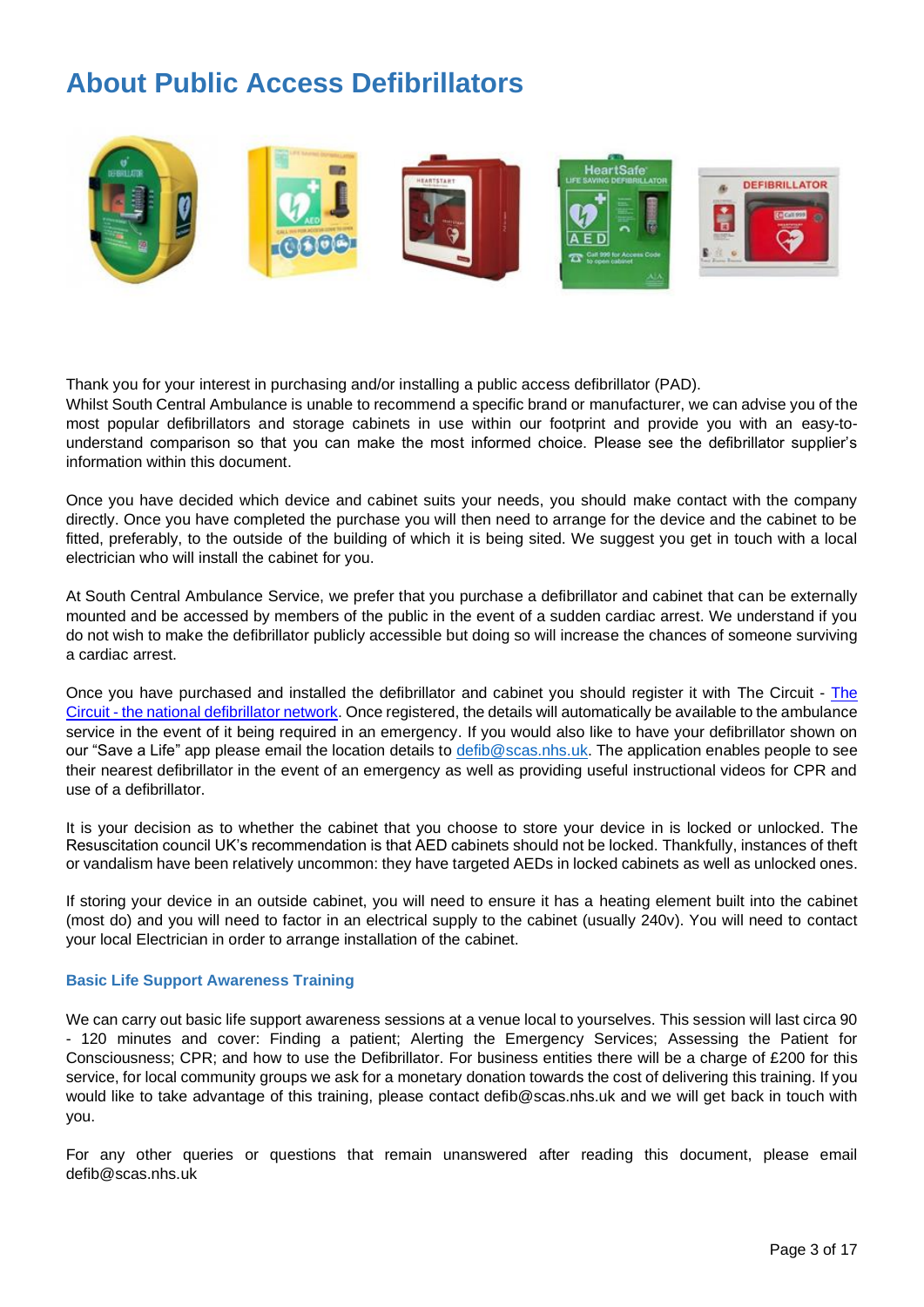# <span id="page-3-0"></span>**Key Items to Consider when purchasing an AED**



#### **Purchase of an AED**

Regrettably SCAS are not able to recommend a particular brand or to help with the funding of AEDs. Local fundraising, Parish Council grants and other fundraising grants and information on differing AED's is available online.

#### **Installation of the AED**

Once the AED is purchased, from a supplier of your choice, we recommend that you place it in an external cabinet, accessible by the public on a 24/7 basis. The cabinet will require a power supply and therefore an electrician will be required to install the device. The cabinet is required to protect the device from adverse weather temperatures and potential vandalism.

When considering your placement of the defibrillator, we can only ask that you place it in a location with a high footfall. For example, a Village Hall, a local Public House or a disused Phone box.

## **Signage**

The latest guidance from the International Liaison Committee on Resuscitation (Brooks et al 2022) recommends that AED signage should:

- Be visible where the AED is stored and within the presumed operational radius of the AED (with a minimum of 200 m).
- Indicate the direction and distance to the AED.
- Be a sufficient size to be identifiable from a distance of at least 50 m (requiring lettering of 12 cm in height).
- Be properly maintained; and all signs associated with the AED should be inspected at the same time that the AED undergoes its routine checks (at least annually)

The AED cabinet should also be illuminated at night, and, whenever possible, exterior signs should have supplementary lighting or at least be made of photoluminescent material.

#### **Guardians of the AED & Maintenance**

We will require at least two people to become 'Guardian' of the AED. The Guardians will be responsible for checking the device on a regular basis to ensure it remains 'Response Ready'. These Guardians will also be monitoring the expiration date of the pads and battery. A battery will have an expiration date between 3 and 7 years depending on your supplier and the pads around 18 months to 2 years. The Guardians will be required to ensure funds are available to purchase these replacement items. You will need to contact the original supplier of the defibrillator to replace the pads and batteries.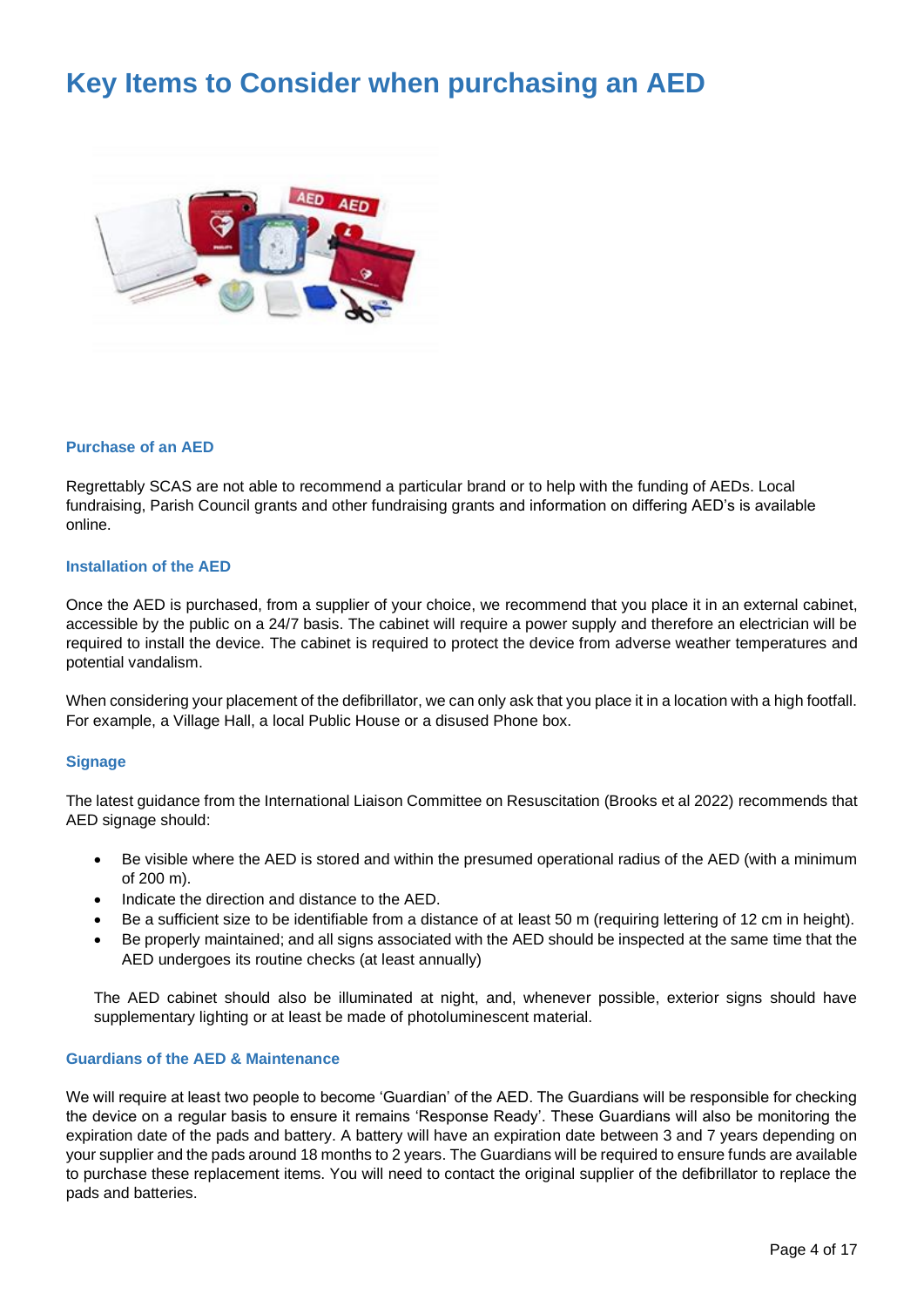The Guardians may be contacted by SCAS in order to obtain outstanding information regarding the AED. A Guardian is also an individual who may be contacted by SCAS if the defibrillator has been used. We would like confirmation that the defibrillator has new pads and remains Response Ready at all times.

## **AED Insurance**

It will be the responsibility of the Guardians to contemplate insurance for the device. Whilst theft or vandalism of such a device is not a regular occurrence, we are aware of these possibilities. It is recommended that insurance is arranged when the AED is purchased.

## **General AED Questions – Chain of Survival**



## **What is an AED?**

An AED is a compact, portable device which can be used on an individual where it has been recognised that they have had a Sudden Cardiac Arrest (SCA).

## **How does an AED work?**

The AED has two adhesive pads (electrodes) which should be applied to the casualty's bare chest. Through the pads the AED can monitor the heart activity and deliver a shock. The AED will analyse the heart's electrical activity and if it detects a pattern consistent with a cardiac arrest, will charge itself ready to deliver a shock. This enables effective treatment to be provided within the first few critical minutes following an out of hospital cardiac arrest (OHCA).

## **What does AED Stand for?**

AED stands for Automated External Defibrillator.

## **What is the paediatric capability?**

AEDs are safe to use on children. Different AEDs have different ways of switching this feature on; some have a key or a button which when pressed states 'child mode', while others have specific paediatric electrode pads.

## **Why are AEDs important?**

AEDs are important because they strengthen the Chain of Survival. They can restore a normal heart rhythm in someone who has had a sudden cardiac arrest. AEDs enable more people to respond to a medical emergency for which a defibrillator is required. When a person suffers a sudden cardiac arrest, their chance of survival decreases by 10% for each minute that passes without CPR and defibrillation. AEDs used along with CPR quite simply save lives.

## **Who can use an AED?**

Most AEDs are designed for use by non-medical personnel such as police, flight attendants, security guards, and other lay rescuers. Having more people in the community who can respond to a medical emergency by providing CPR and defibrillation will greatly increase sudden cardiac arrest survival rates.

## **Why does someone experiencing a cardiac arrest need an AED?**

In a cardiac arrest, the heart may have uncoordinated electrical activity called ventricular fibrillation (VF). This means the heart is not pumping effectively. The AED delivers an electric current to the heart muscle, momentarily stunning the heart, stopping all activity. This gives the heart an opportunity to resume beating in a normal rhythm and pumps effectively.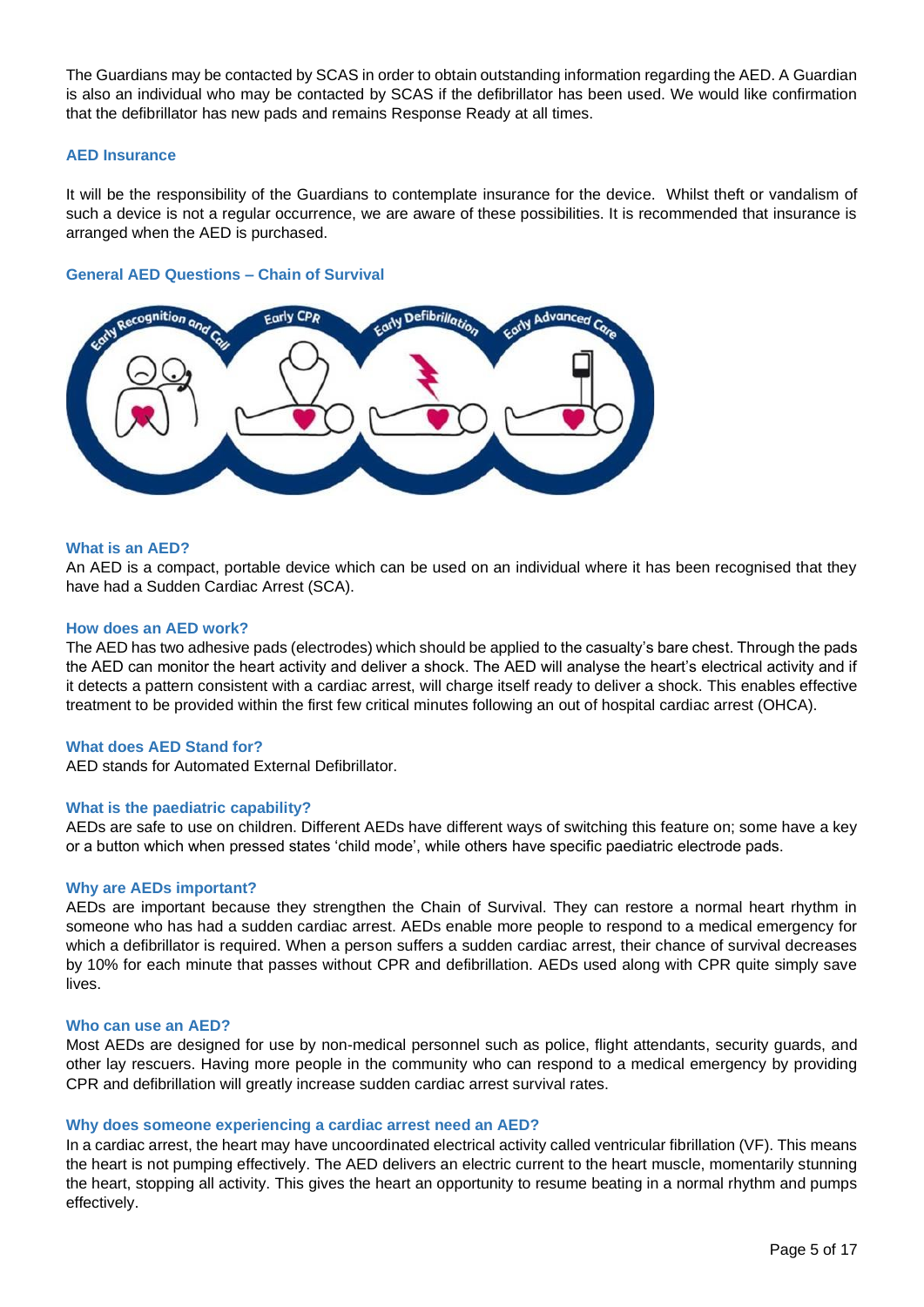#### **Will the use of an AED always result in a positive outcome for someone in cardiac arrest?**

The AED treats only a heart in an uncoordinated heart rhythm, known as VF. For defibrillation to be successful, it needs to be carried out within a few minutes of the onset of VF. CPR can help to extend the period of time a casualty stays in VF. AEDs are less successful when the casualty has been in cardiac arrest for more than a few minutes, especially if no CPR has been provided.

#### **Will I hurt the casualty by using an AED?**

No. An AED will only give a shock to someone who is collapsed and not breathing normally and whose heart is in an uncoordinated, chaotic rhythm. An AED is a very intelligent device which has been pre-programmed to assess the rhythm and provide a shock if required.

#### **What if I forget the steps for using an AED?**

The steps for shocking a SCA casualty are simple and straightforward. The AED usually provides visual and/or audio prompts required for the entire resuscitation. The most difficult part is recognizing the need for defibrillation.

#### **Should I perform CPR first or apply electrode pads from the AED?**

CPR should **Always** be started when it is clear that the casualty is unconscious and not breathing normally. When an AED is brought to the casualty, continue CPR while the AED is opened, clothes on the chest area should be cut away or removed and the electrode pads applied. Once the electrodes are on the chest, follow the directions given by the AED.

#### **If defibrillation is so important, why should I do CPR?**

CPR provides some circulation of oxygen-rich blood to the casualty's heart and brain. CPR squeezes the heart to enable the blood to circulate to the heart and brain delaying brain death and the death of heart muscle. CPR also makes the heart more likely to respond to defibrillation.

## <span id="page-5-0"></span>**Medical Questions**

#### **What is a cardiac arrest?**

A cardiac arrest is when the heart stops pumping blood around the body. Often this is unexpected or abrupt and without a constant blood supply, the brain stops working almost immediately and the person goes unconscious. This is usually caused by an uncoordinated, chaotic heart rhythm called ventricular fibrillation (VF).

#### **Is cardiac arrest the same as a heart attack?**

No. A heart attack is caused by a sudden blockage of a small artery that supplies blood to the heart muscle. When the blood supply is seriously restricted or completely blocked, that portion of the heart muscle dies and this is what causes the chest/jaw/arm pain. Some people who have heart attacks may experience a cardiac arrest. However, cardiac arrest may occur independently from a heart attack and without warning signs. Cardiac arrest results in death if not treated immediately. Click on the link to see the signs and symptoms of a heart attack.

#### **Does a cardiac arrest only happen after a heart attack?**

No. Anyone can have a cardiac arrest at any time and there are many causes, one of which is a heart attack.

#### **Who is at risk of sudden cardiac arrest (SCA)?**

While the average age of someone having SCA is about 65, SCA is unpredictable and can happen to anyone, anywhere, anytime.

#### **What is VF?**

VF is an abnormal uncoordinated heart rhythm often seen in SCA. This rhythm is caused by an abnormal and very fast electrical activity in the heart. VF is chaotic and unorganized; the heart quivers and cannot effectively pump blood. VF will be short-lived and deteriorate to asystole (a flat line) if not treated promptly. CPR can prolong the duration of VF to enable defibrillation and potentially a better outcome.

#### **How is VF treated?**

The only effective treatment for VF is an electrical shock called defibrillation. Defibrillation is an electrical current applied to the chest. The electrical current passes through the heart with the goal of stopping the VF and giving an opportunity for the heart's normal electrical system to take control. This shock helps the heart reorganize the electrical activity, so it can pump blood again.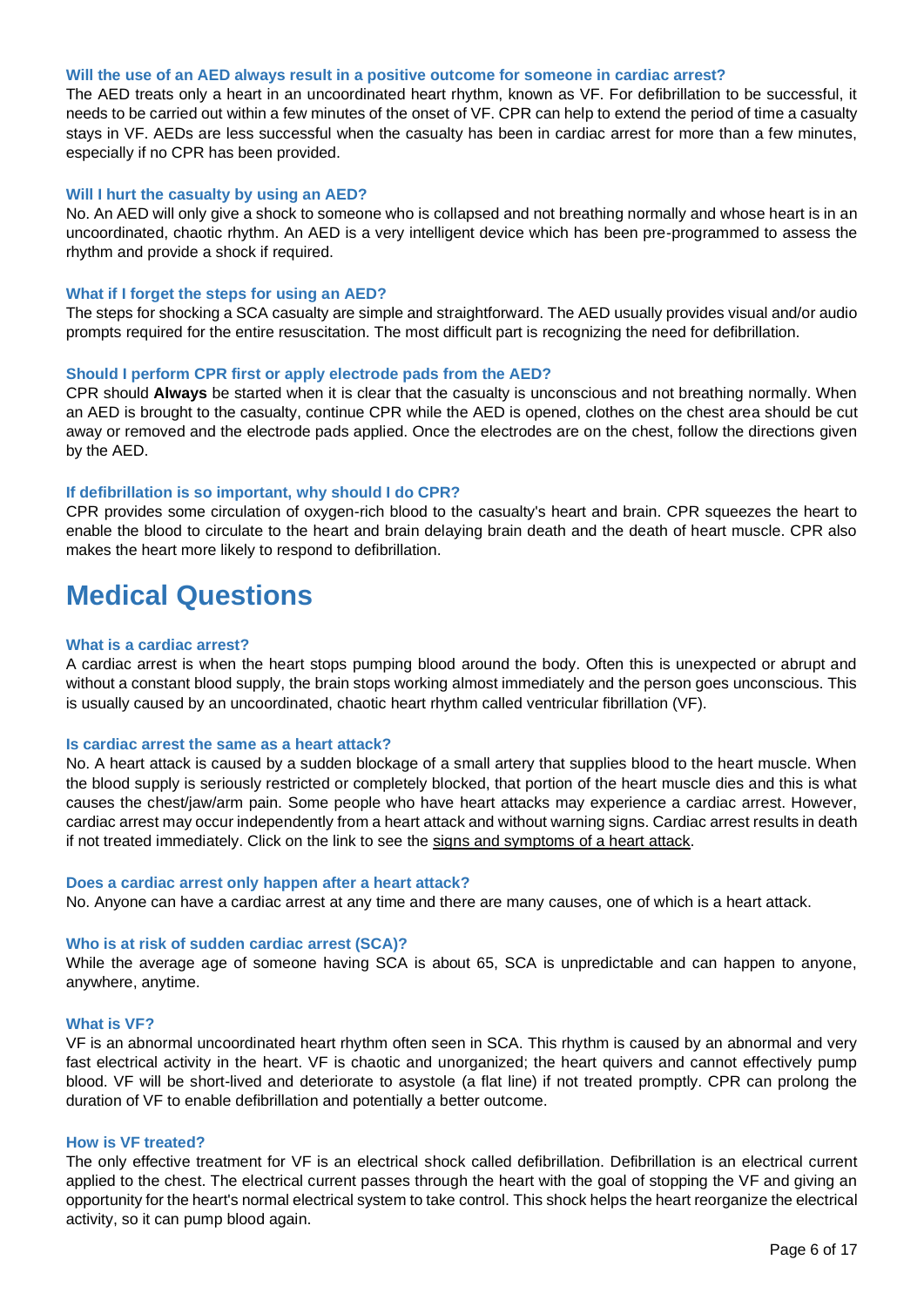An automated external defibrillator (AED) can defibrillate the heart. CPR can prolong the duration of VF to enable defibrillation.

## **Should I use the AED if the casualty has a pacemaker or is pregnant?**

Yes, never withhold AED use in a person with SCA.

## **What if the casualty is a child?**

Many AED manufacturers now supply paediatric pads or programmes which typically decreases the output of the machine to 50-75 joules. These devices are recommended for children between 1-8 yrs old. If no such system or manually adjustable machine is in place an unmodified adult AED may be used. In infants under 1 yr shockable rhythms are unusually rare therefore good quality CPR is a priority. However, for an infant in a shockable rhythm the risk: benefit ratio favours the use of the AED, preferably with an option to decrease the output if a manually adjustable machine is not available.

## <span id="page-6-0"></span>**Purchase and Access to AEDs**

## **What is a public access defibrillator (PAD)?**

A public access defibrillator (PAD) is an AED which is available to be used by the public, whether they are in a public place or a private place. It may be available 24/7 or may have specific times that it is available if the building or organisation is not open 24/7. When AEDs are placed in a community, South Central Ambulance Service (SCAS) strongly encourages that the AED is registered, you can do this by emailing [defib@scas.nhs.uk](mailto:defib@scas.nhs.uk)

## **Why is notifying SCAS important?**

When SCAS are alerted to a Sudden Cardiac Arrest, the Emergency Call Taker (ECT) (when given the address of the incident) will be able to see if there is an AED within 400 metres of the incident. Once the ECT is assured that CPR is ongoing, another bystander (if present) will be directed to the AED location and given a code (if required) to open a cabinet if that is where the AED is stored. The steps to alert a bystander to the closest AED is only possible if the devices are registered with SCAS.

## **Why should people who are responsible for operating an AED receive CPR familiarisation?**

CPR is the second link in the chain of survival and should be commenced while waiting for an AED to arrive. If a shock has been advised by the AED, following delivery of the shock CPR should be continued IMMEDIATELY if the casualty remains unconscious and not breathing. A number of cycles of CPR and an AED shock may be required prior to the arrival of medical staff.

## **If AEDs are so easy to use, why do people need familiarisation training in how to use them?**

Time should not be wasted if those that have received familiarisation training are not immediately available. Untrained people have successfully used AEDs to save a life and a lack of familiarisation should not be a barrier to using the devices. Provided someone is willing to use the AED they should not be forbidden from doing so. The main purpose of training is to help people feel confident in the use of AEDs and remove any fear or myths regarding their use and promote best practice.

## **Can anyone buy an AED and how much does it cost?**

Yes. The price of an AED varies by make and model. Most AEDs cost between £700 and £3,000.

## **What is the difference between semi-automatic and automatic?**

All AEDs will automatically determine whether or not a shock is required.

Semi-automatic AEDs will prompt the user to press the shock button, whereas automatic AEDs will use a countdown or voice commands for the user and will deliver the shock automatically when it is needed without the need of the user pressing a 'shock' button. Fully automatic models are designed for those who may hesitate in a stressful time. All types of AEDs are effective and safe to use. Semi-automatic AEDs can provide additional safety as the user would be able to carry out a final check of the surrounding area to ensure that no one is touching the casualty prior to pressing the 'shock' button.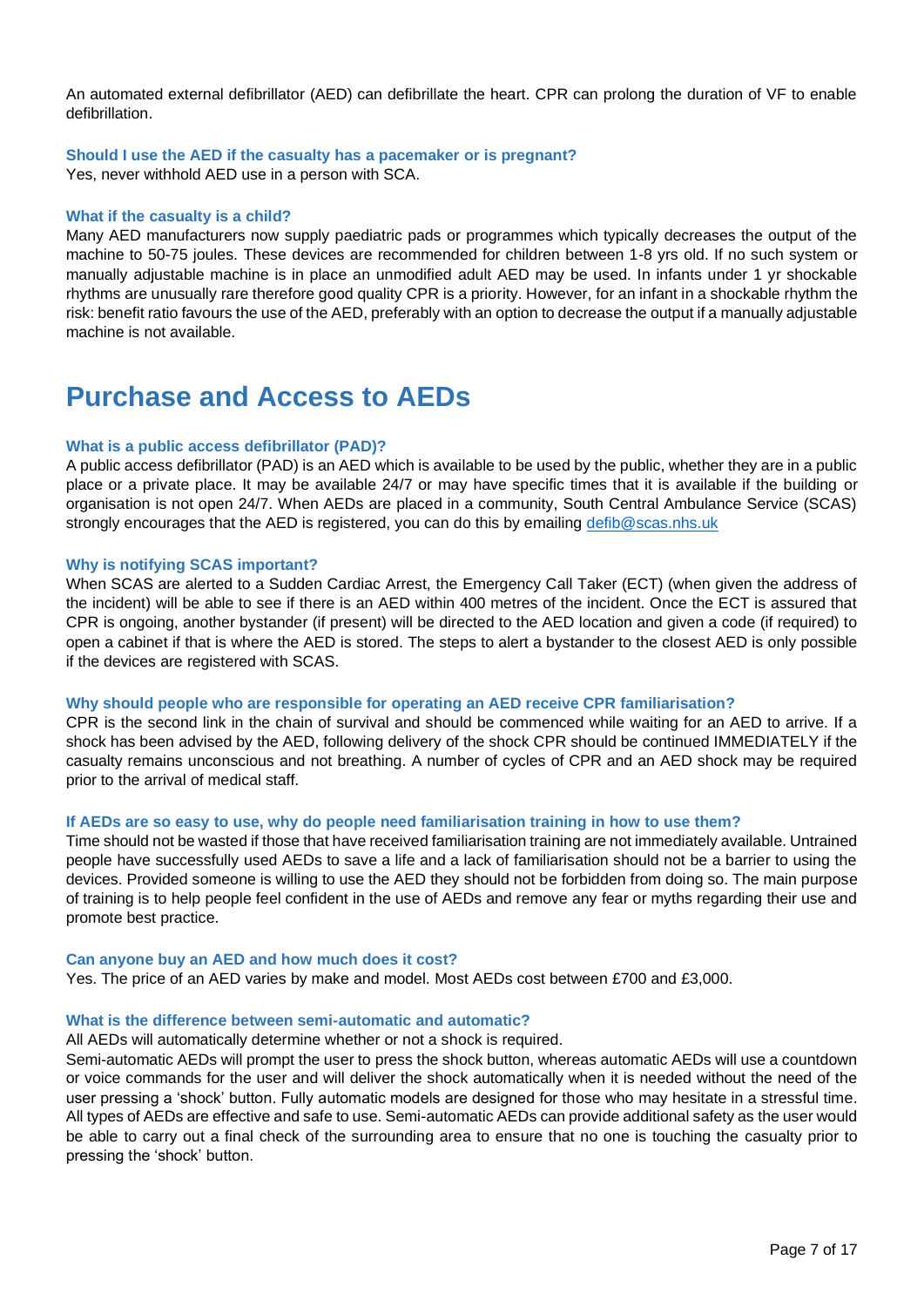## **What is a biphasic waveform (shock type)?**

Biphasic defibrillation "alternates the direction of the pulses, completing one cycle in approximately 10 milliseconds." The biphasic waveform decreases the energy needed for successful defibrillation, in turn decreasing burns and myocardial damage.

## **What is escalating energy?**

An AED with escalating energy will, after the first shock, deliver each successive shock with higher energy. A nonescalating AED will deliver the same energy level shock each time.

#### **What are the differences between the rescue prompt types?**

There are various ways an AED can help you through a rescue. Newer models may prompt you through video and text display screens. Some models have LED indicators and voice commands to help the user perform the operations quickly and easily.

#### <span id="page-7-0"></span>**What model of AED does SCAS recommend?**

SCAS do not recommend a specific device as all AEDs have similar features. However, we would be happy to provide advice and guidance to those who are considering purchasing an AED. Contact a member of the Community Engagement Team at [defib@scas.nhs.uk](mailto:defib@scas.nhs.uk)

## **Can an AED make mistakes?**

An AED will almost never decide to shock an adult casualty when it is not required. If the bystander has attached the AED to an adult casualty who is unconscious and not breathing (in cardiac arrest), the AED will make the correct "shock" decision more than 95 of 100 times and a correct "no shock indicated" decision more than 98 of 100 times. This level of accuracy is greater than the accuracy of emergency professionals.

## <span id="page-7-1"></span>**Cabinets**

#### **Is it essential to put my AED in a cabinet?**

No, but depending on the location of your AED it may be safer to have it kept within a cabinet.

#### **Where do I purchase an AED cabinet?**

Many of the suppliers of AEDs also supply cabinets, therefore when purchasing an AED you may also wish to discuss the purchase of a cabinet. Purchasing both together may be cheaper: approximate costs of a cabinet range from £300 to £800.

#### **What kind of a cabinet do I purchase?**

It would be worthwhile discussing your needs with the supplier who is providing your AED. The SCAS Community Engagement Team are happy to provide impartial advice and assist with your decision-making. You can contact the Community Engagement Team on [defib@scas.nhs.uk](mailto:defib@scas.nhs.uk)

#### **Do I need to purchase a cabinet with a lock?**

The Resuscitation Council UK advises that AEDs should be kept in unlockable cabinets as having them locked causes further delays in retrieving the AED delaying treatment to the casualty. It is recognised that many organisations prefer to have a locked cabinet to ensure the safety of the AED and deter vandalism. If this is the case then a lockable coded cabinet is preferable rather than a key. When registering the AED with SCAS the code for the lock will also be recorded to enable a 999 ECT to provide a bystander with the location of the closest AED to the sudden cardiac arrest.

#### **Do I need to include any other equipment when purchasing an AED?**

Yes, the following equipment should be purchased to maximise the effectiveness of the AED adhesive electrode pads:

**Tuff cut scissors** (to cut clothes from the chest so the casualty has a bare chest)

**Paper towel** (use if the chest is wet to dry where the adhesive electrode pads are to be placed)

**Face mask** (to enable a bystander to provide mouth to mouth if they so wish)

**Razor** (if a casualty has excessive hair then the area where the adhesive electrode pads are to be placed should be shaved to maximise the pads sticking to the chest).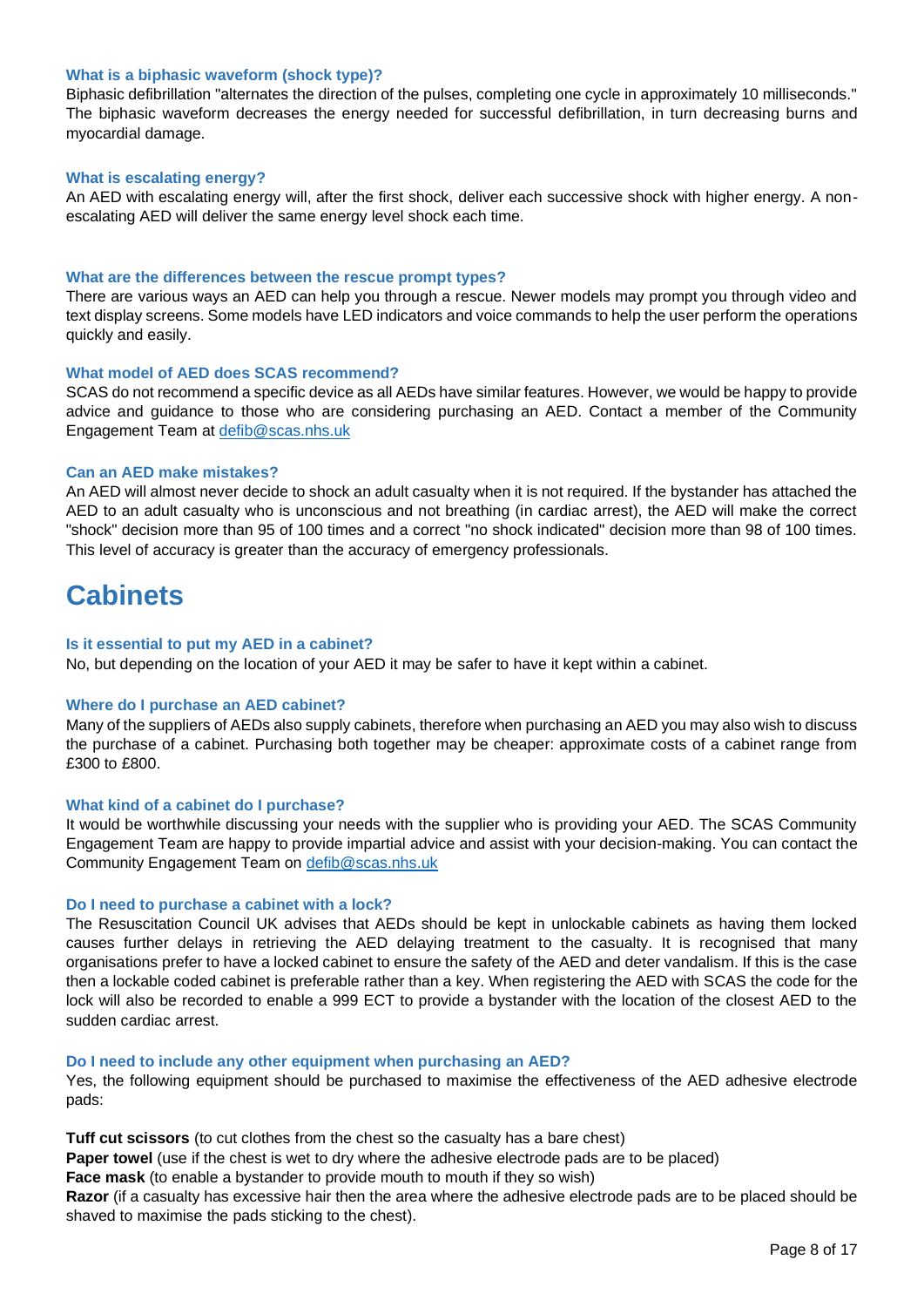NB: If any of these are used then they should be disposed of and a new one provided as they are 'one person use only'.

# <span id="page-8-0"></span>**Further Questions about AED Use**

#### **Can I be sued using an AED?**

Although a bystander has no legal obligation to act, once someone volunteers to help, they assume a duty of care towards the person in need. Regardless of the circumstances, anyone who attempts resuscitation would only be legally liable if the intervention leaves a person in a worse condition than they would have been if no action had been taken. In the case of a sudden cardiac arrest it is difficult to see how a volunteer's intervention could leave someone worse off, since without intervention death is inevitable.

#### **Can I accidentally shock another bystander or myself?**

AEDs are extremely safe when used properly. The electric shock may be automatic or semi- automatic requiring the bystander to press the shock button to allow the shock to go from one electrode pad to another through the casualty's chest. Basic precautions, such as verbally warning others to stand clear and visually checking the area before and during the shock, will virtually ensure the safety of bystanders.

**Remember the 7P's when placing the adhesive electrode pads were shown on the diagram on each pad:**

**Patches** – remove and wipe the area dry prior to placing the electrode pads in place

**Piercings** – do not waste time removing; try to place the electrode pad in the area shown on the diagram.

**Perspiration** – dry the area where the electrode will be placed of excessive sweat or if the casualty is wet.

**Pendants** – move any neck jewellery out of the way of where the electrode pads are to be placed on the chest.

**Pacemaker site** – be aware of the possible location of a Pacemaker just under the skin. Generally found on the upper left side of the chest just below the collarbone, which will not cause a problem with pads. However, for medical need they may be located on the right side of the body just under the collarbone. If this is the case, please stick the pad below the site.

**Playtex** – All underwired bras should be cut through the centre and moved to one side to ensure they do not spark during defibrillation.

**Body hairy** – If the person has excessive hair (ie prohibit the pad sticking to the chest) on the area where the pads are to be placed, then the area should be shaved quickly with a razor to remove the excessive hair.

## **Do I need to remove the adhesive electrode pads before performing CPR?**

No. The electrode pads remain on the chest throughout the resuscitation and until the casualty is transferred to the care of SCAS staff. If the electrode pads are in their correct locations on the casualty's chest, they will not interfere with proper hand placement or compressions.

#### **Is it safe to use an AED if the casualty is lying on a wet or metal surface?**

Yes, it is usually safe to use an AED on a casualty who is lying on a metallic, wet or other conductive surface. If the self-adhesive pads are applied correctly and provided there is no direct contact between the user and the casualty when the shock is delivered, there is no direct pathway that electricity can take that would cause the user to experience a shock. If the casualty is wet, his/her chest should be dried so that the self-adhesive AED pads will stick properly.

## **Do I need to get my AED serviced or maintained?**

AEDs require very little routine maintenance or servicing; most perform daily self-checks and will display a warning or make a warning noise (similar to a smoke alarm chirp) if they need attention. Current AEDs have an estimated life expectancy of 10 years. The batteries and pads will have a long shelf life; this can be between 2 and 5 years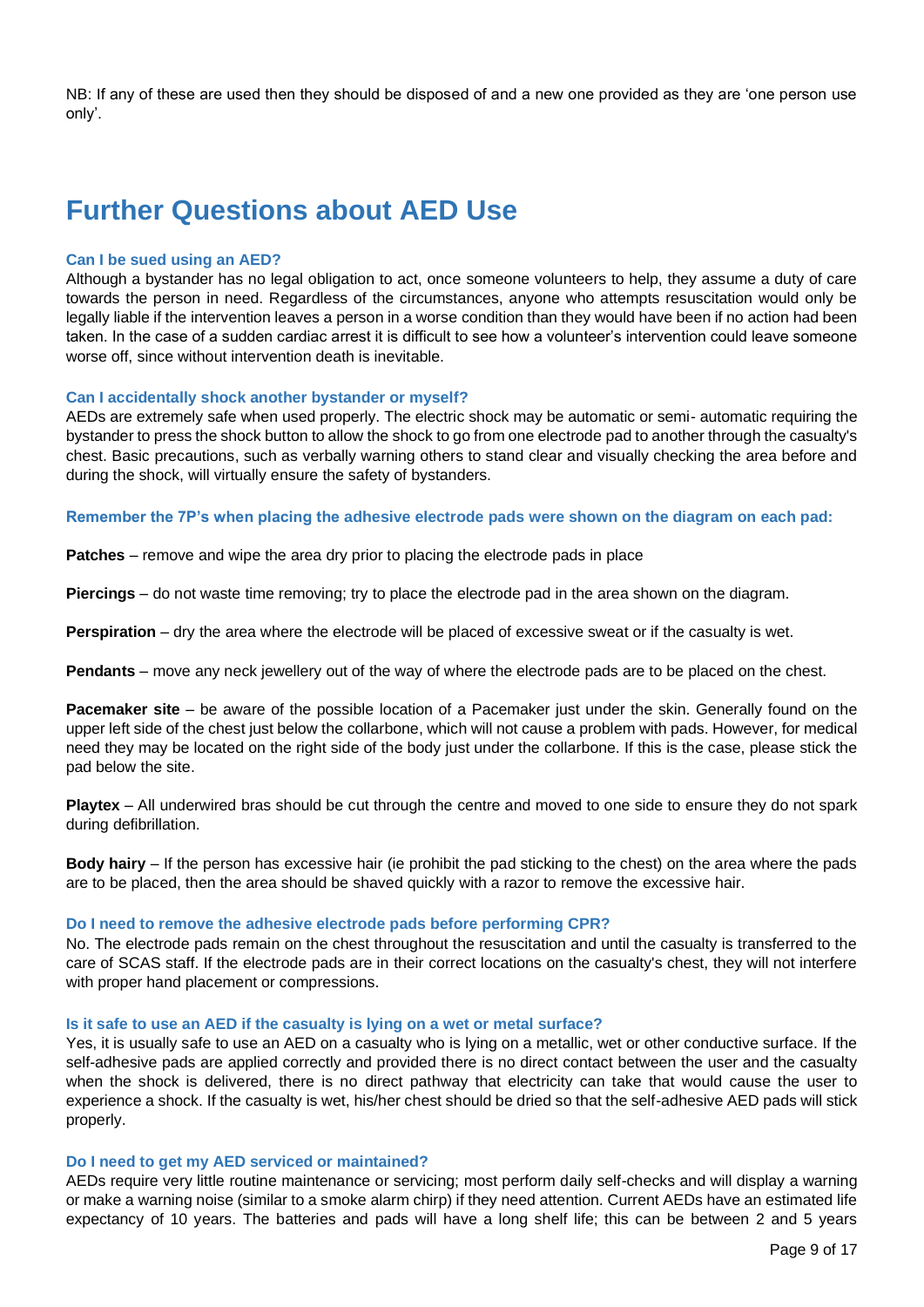depending on the AED model. It is strongly advised that regular AED checks are carried out by a delegated guardian and [defib@scas.nhs.uk](mailto:defib@scas.nhs.uk) can provide further information on this.

#### **How much of the casualty's clothing should be removed to carry out defibrillation?**

The chest should be exposed to allow placement of the adhesive electrode pads. Clothes may need to be removed i.e., cut, torn or moved away from the chest. A woman's bra should be removed.

#### Why is it so important to be sure that the electrode pads are firmly adhered to a clean, dry chest?

Successful defibrillation requires electricity to flow from one electrode pad to the other through the chest. If the electrode pads are not firmly adhered and there is sweat or another conductive material between the electrode pads, the electricity will be more likely to flow across the chest rather than through it. This will result in ineffective defibrillation.

#### **Is it OK to place the electrode pads directly on a hairy chest?**

Electrode pads must come in direct contact with the skin. If the chest hair is so excessive as to prevent good adhesion of the electrode pad, the hair must be removed quickly. There should be a razor with the AED to enable a bystander to remove the excess hair.

#### **Why should the bystander continue CPR after the arrival of the Ambulance Service professionals?**

It's helpful to ambulance professionals to be able to set up their equipment, including the defibrillator, while the bystanders continue CPR. The ambulance professionals will take over CPR and reconfirm that the casualty is in cardiac arrest.

## **Besides doing CPR and using an AED, how else might a bystander help at the scene of a sudden cardiac arrest?**

Support and direction to bystanders, friends, and family are appropriate. When ambulance personnel arrive, the bystander should continue to provide CPR until they are no longer required to do so and directed to stop by the ambulance service professionals. It would also be helpful if the bystander who retrieved the Community AED returned it to where it was retrieved.

## **After I have successfully defibrillated the casualty, do I keep the electrode pads on?**

Yes, even after a casualty has been successfully defibrillated, he/she is at risk of developing VF again. The AED will continually monitor the casualty for the return of VF. If VF is suspected, the AED will automatically begin to analyze the casualty after two minutes of CPR is complete. The AED should be left on until the ambulance service professionals assume responsibility for the casualty.

## **I used an AED on a SCA casualty and the AED always prompted "No Shock Advised". Even with CPR the casualty did not survive. Why didn't the AED shock this casualty?**

Although VF is the most common rhythm in cardiac arrest, it is not the only one. The AED will only shock if an uncoordinated, chaotic rhythm is detected. There are other heart rhythms associated with SCA that are not treated with defibrillation shocks. A "no shock advised" message doesn't mean the casualty's heart rhythm is back to normal. CPR should be continued unless the casualty is clearly showing signs of life. Unfortunately, because of other underlying medical or heart problems, not all casualties of SCA who are in VF will survive even if defibrillation is carried out promptly & correctly.

#### **What if I don't perform all the steps of CPR and defibrillation perfectly?**

SCA is a high stress situation. Even experienced health care professionals do not do everything perfectly. In SCA, performing CPR and using an AED can only help the casualty. Always remember that doing something is better than doing nothing!

## **Can an AED record information regarding the cardiac arrest?**

Yes, all AEDs have the ability to record data which shows what the casualty's heart was doing and what CPR and AED interventions were carried out to help the casualty.

## **What if I am not certain whether I need to use an AED?**

If someone is unconscious and **not** breathing, then CPR and defibrillation from an AED are vital links in the chain of survival.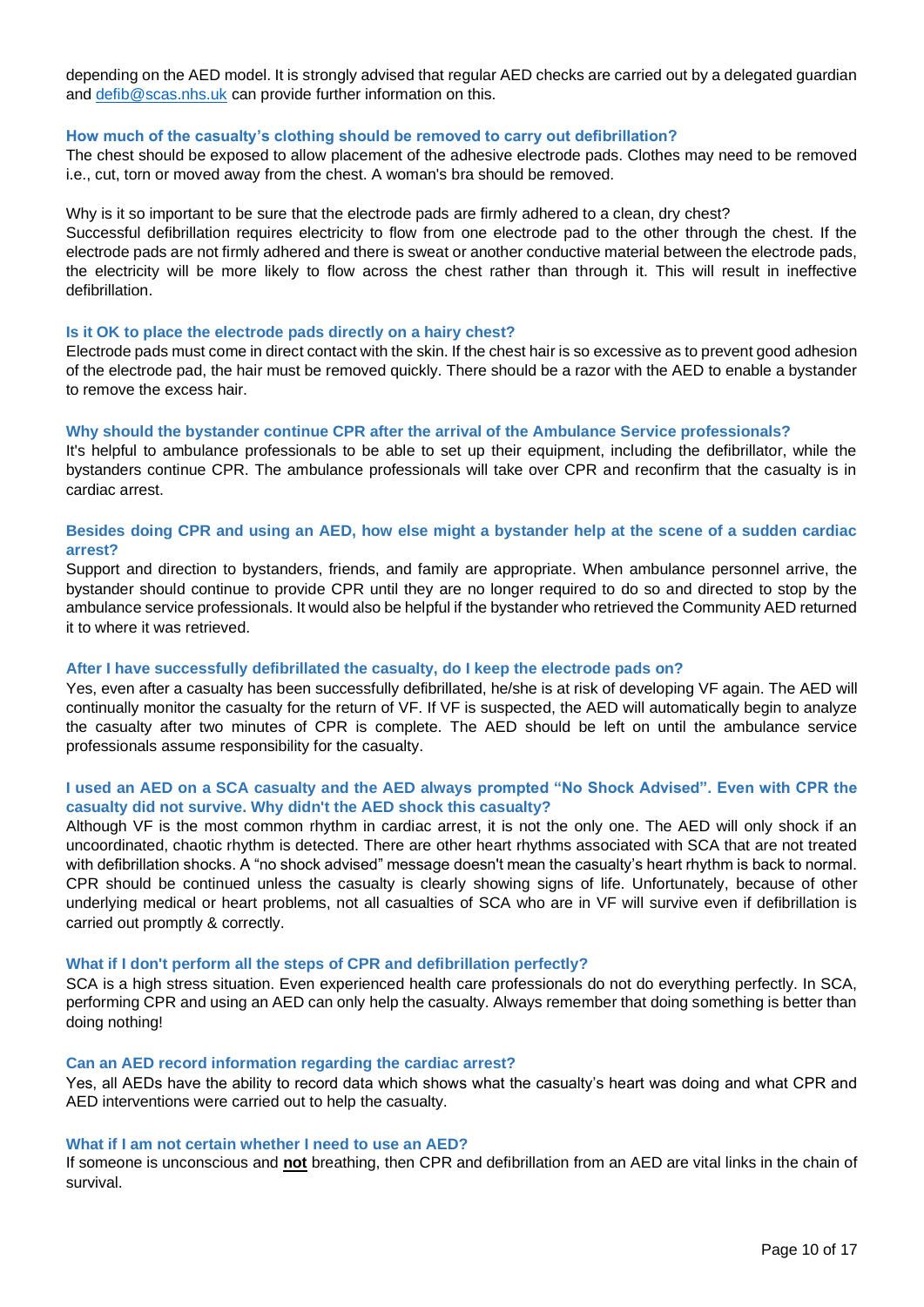## **What if a bystander is directed by SCAS to retrieve an AED from an organisation/shop/business? Does a member of staff from the organisation have to attend the incident with the bystander?**

This is a personal decision that the individual should make taking into consideration their role and responsibilities within their organisation. It is not essential in this situation for a member of staff/volunteer to go to the scene of the incident with a bystander, it is your personal choice if you wish to do so. If your AED is registered with SCAS then you have agreed that your AED is publicly accessible. Therefore, it is possible a bystander could be directed to your AED location if it is within 400metres of a sudden cardiac arrest.

## **Should all schools have an Automated External Defibrillator (AED)?**

Fortunately, SCA in school-age children is rare. Resuscitation attempts at schools are more likely to be made on an adult (staff member or visitor) than a pupil. The presence of an AED at a school therefore provides potential benefit for everyone present at the site. An additional and important advantage of having an AED prominently located at a school is that students become familiar with them and can learn about first aid, resuscitation and the purpose of defibrillation.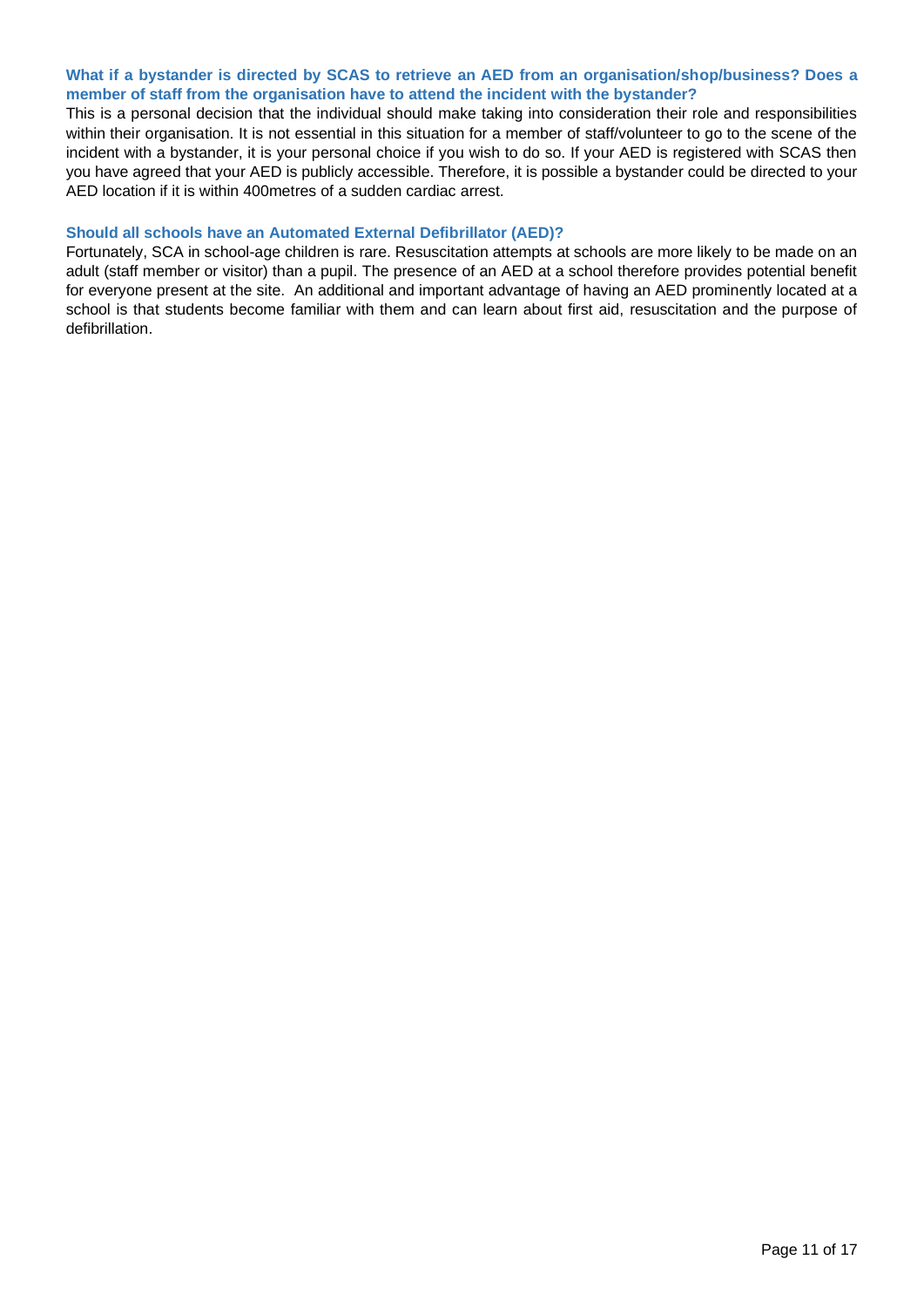# **AED Comparison Chart**

| Device name          | <b>Automatic &amp;</b><br>Semi-<br><b>Automatic</b><br>available? | Child mode<br>enabled via<br>switch or<br>separate pads? | Communication<br>process | <b>CPR</b> feedback                                                                  | <b>Battery</b><br>operational Life<br>(on device – no<br>WiFi/4G) | <b>Pads Shelf Life</b><br>(fitted to<br>device) | Approx cost of<br>replacement<br><b>Electrode</b><br>Pads | Approx cost of<br>replacement<br><b>Battery</b> |
|----------------------|-------------------------------------------------------------------|----------------------------------------------------------|--------------------------|--------------------------------------------------------------------------------------|-------------------------------------------------------------------|-------------------------------------------------|-----------------------------------------------------------|-------------------------------------------------|
| <b>IPAD SP1</b>      | <b>Both</b>                                                       | Switch                                                   | Audio and LED            | Metronome                                                                            | 5 years                                                           | 3 years                                         | Dual Adult &<br>Child Pads<br>£32.50                      | £160                                            |
| <b>Powerheart G5</b> | <b>Both</b>                                                       | Pads                                                     | Audio and text<br>screen | Metronome                                                                            | 4 years                                                           | 2 years                                         | Adult £44<br>Child £60                                    | £225                                            |
| CR <sub>2</sub>      | <b>Both</b>                                                       | Switch                                                   | Audio                    | Metronome                                                                            | 4 years                                                           | 4 years                                         | £77 $*$                                                   | £173                                            |
| <b>Lifeline VIEW</b> | <b>Both</b>                                                       | Pads                                                     | Audio and TV<br>screen   | Visual display +<br>metronome                                                        | 4 years                                                           | 2 years                                         | £40                                                       | £166                                            |
| Zoll AED 3           | <b>Both</b>                                                       | Auto resetting<br>Switch                                 | Audio and TV<br>screen   | Visual display,<br>metronome.<br>active<br>encouragement<br>and positive<br>feedback | 5 years                                                           | 5 years                                         | £110<br>inc rescue kit                                    | £121                                            |

<span id="page-11-0"></span>**Prices of replacement pads are a guide only as accurate as of April 2020. Prices for replacement batteries vary by device.**

**Please remember that if you are storing a device on an outside wall of a building you will need a cabinet with integrated heating unit in order to avoid damage to the device and battery due to cold /heat exposure.**

For any other queries please email [defib@scas.nhs.uk](mailto:defib@scas.nhs.uk)

The cost of both pads and battery are covered in the 8-year package offered by Cardiac Science A 10 year warranty is offered on the SP1 by WEL Medical.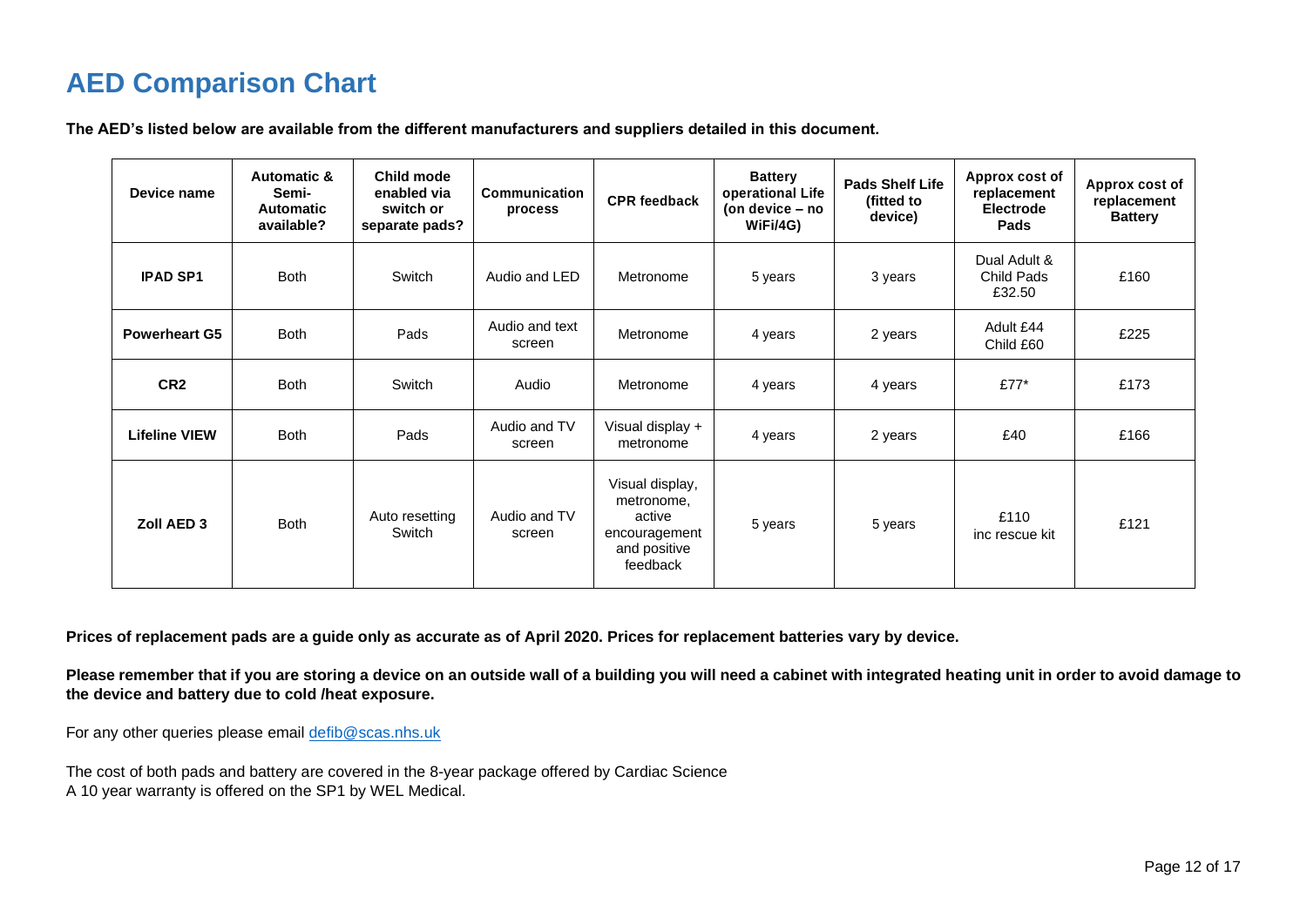

# <span id="page-12-0"></span>**Healthy Hearts**

## **All you need to know about heart attacks and cardiac arrests**

- Do you know the difference between a heart attack and a cardiac arrest?
- Would you be able to recognise the symptoms of a heart attack in a family member, friend or work colleague?
- If you came across someone in cardiac arrest, would you know what to do?
- Find out the answers to these and other questions, along with downloads and video testimonies from patients who have experienced a heart attack or cardiac arrest, along with our staff in our emergency control rooms and ambulances who have responded to these incidents.

## **The Key Numbers**

- On average, at least two people a day across the four counties SCAS serves suffer a heart attack.
- In the UK, around 30% of heart attacks are fatal (source: BHF)
- On average, SCAS is called out to attend more than four patients a day across the four counties who have suffered a cardiac arrest
- Across the UK, less than 1 in 10 people who have a cardiac arrest outside of hospital survive.

## **Heart Attack**

A heart attack happens when your heart muscle is starved of oxygen-rich blood. The lack of blood damages the heart muscle and is life-threatening.

**The symptoms** of heart attack can vary from person to person and can include:

- Chest pain a sensation of pressure, tightness or squeezing in the centre of your chest
- Pain in other parts of the body it can feel as if the pain is travelling from your chest to your arms (usually the left arm is affected, but it can affect both arms), jaw, neck, back and abdomen
- Feeling lightheaded or dizzy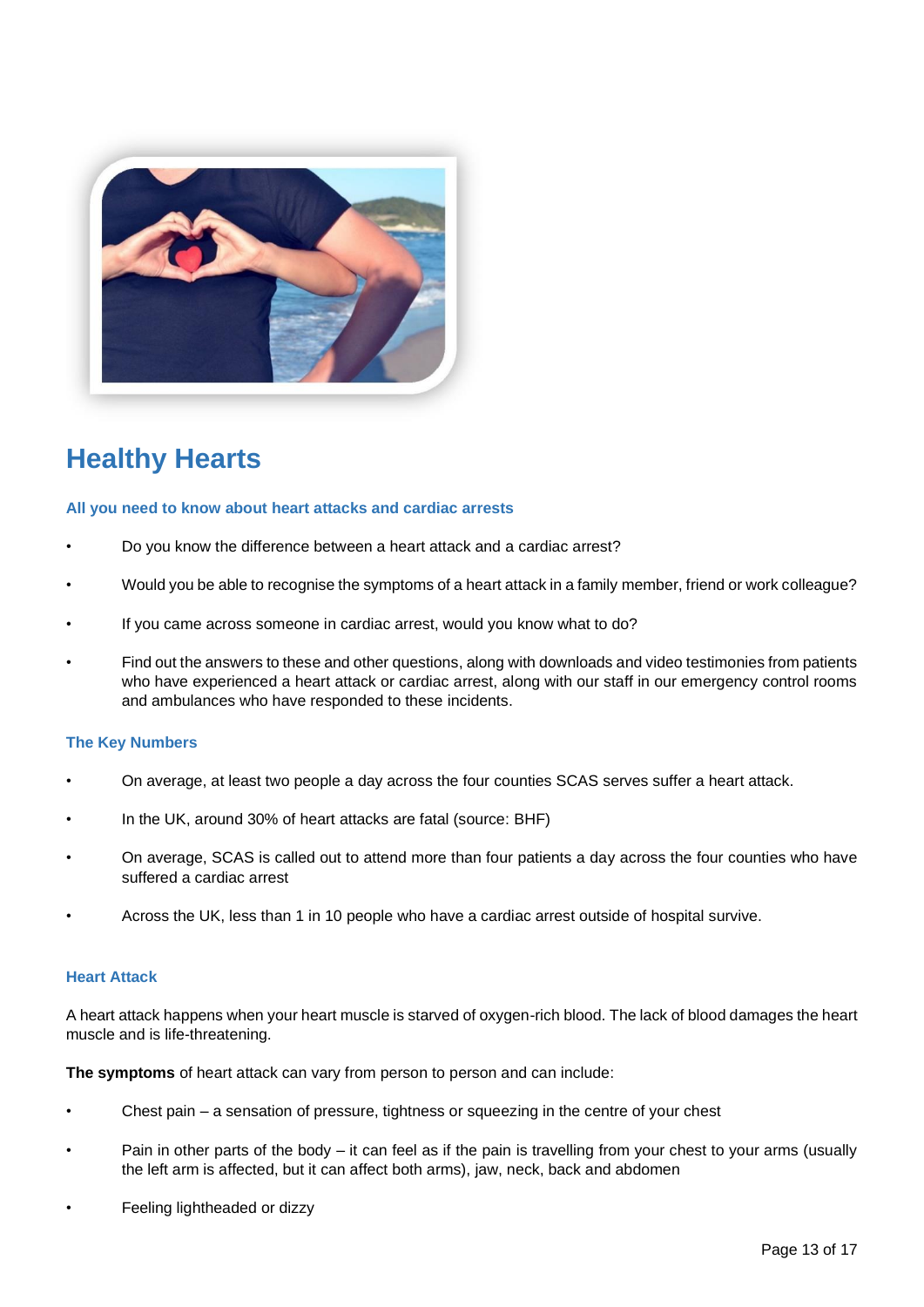- **Sweating**
- Shortness of breath
- Feeling sick (nausea) or being sick (vomiting)
- An overwhelming sense of anxiety (similar to having a panic attack)
- Coughing or wheezing

Although the chest pain is often severe, some people may only experience minor pain, similar to indigestion. In some cases there may not be any chest pain at all, especially in women, the elderly and people with diabetes.

**What to do** if you think, or someone you are with thinks, they are having a heart attack:



Watch ambulance dispatcher Leanne Bleasdale explain the correct way that you should call 999 for a suspected heart attack. <https://youtu.be/LFmVZHSJKWI>



Watch heart attack patient Geoff Hartnell talk about the symptoms to look out in a typical heart attack situation. It just might save your life one day? <https://youtu.be/AuBLf8RhXEA>

The overall pattern of symptoms will help determine whether a person is having a heart attack. Do not worry if you have any doubts – just dial 999

It is important to rest while you wait for an ambulance as this will reduce unnecessary strain on your heart

If you have aspirin to hand, and you are not allergic to it, slowly chew and then swallow an adult-sized tablet (300mg) while you wait for the ambulance to arrive. The aspirin helps to thin your blood and restore blood supply to your heart

## **Cardiac arrest**

**A cardiac arrest occurs when the heart stops pumping blood around the body.**



Listen to call handler Sophie Robinson talk about the right thing to do if you suspect that someone is having a cardiac arrest. <https://youtu.be/knluw42Ob2E>



Watch Peter Richardson, his wife Shelagh and good friend Glenys talk about the day that a heart stopping moment changed their lives forever <https://youtu.be/udwiNGzYpn4>



Watch Peter Richardson, his wife Shelagh and good friend Glenys talk about the day that a heart stopping moment .changed their lives forever https://youtu.be/udwiNGzYpn4

**The Symptoms** – If you find someone collapsed, not breathing normally and unresponsive, it is likely they are in cardiac arrest.

**What to do** if you find someone you think is in cardiac arrest:

- 1. Call 999 for help
- 2. Commence CPR (cardiopulmonary resuscitation)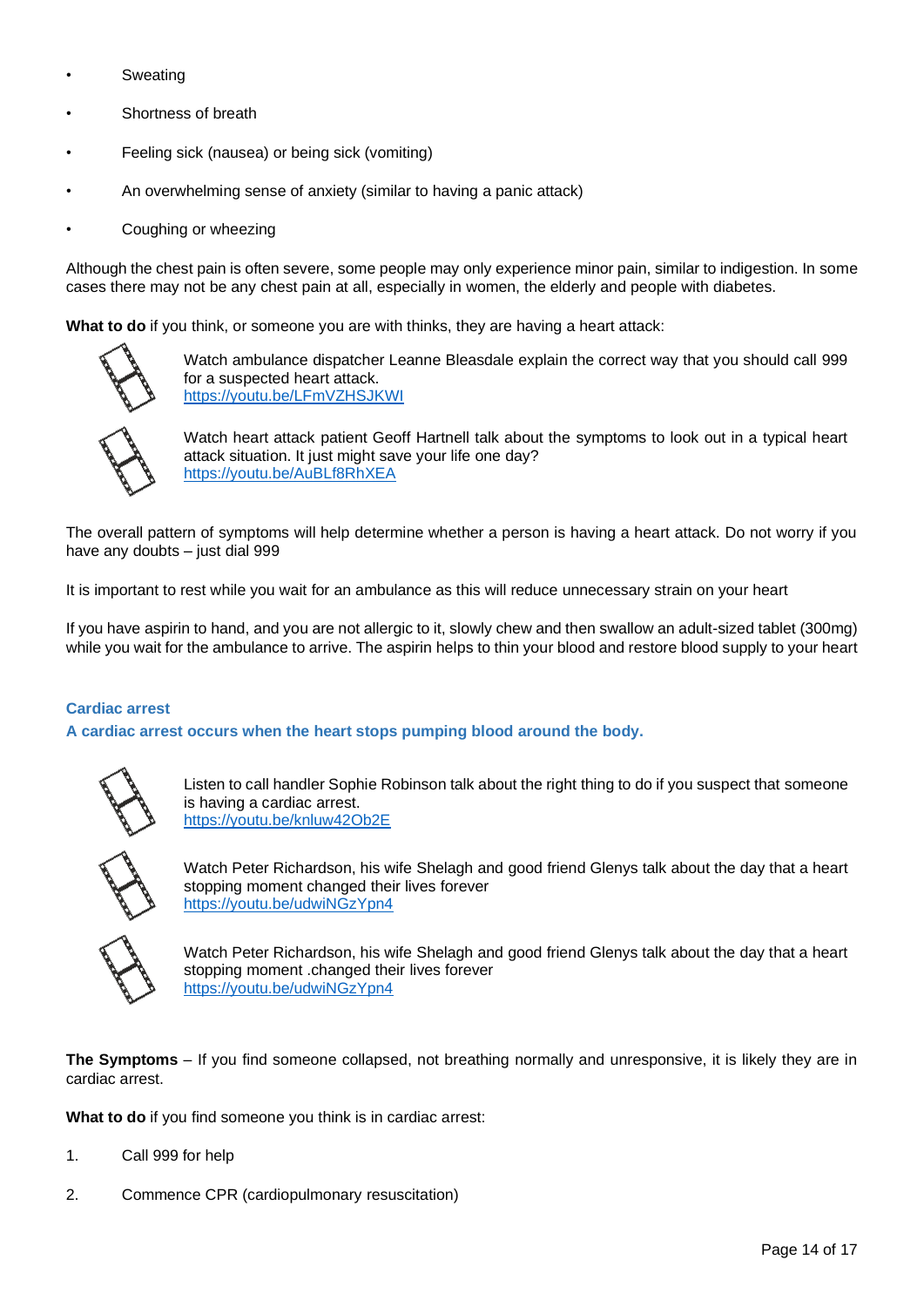3. Use a public access defibrillator (PAD) or automatic external defibrillator (AED) if nearby

Currently in the UK, over 30,000 people a year suffer a cardiac arrest out of hospital. Less than 10% of those people survive.

## **CPR – Cardiopulmonary Resuscitation**

CPR is a first aid technique that can be used to keep someone alive until a paramedic or other emergency medical professional arrives at the scene. The most important actions are chest compressions to pump blood around the body, and rescue breaths to provide oxygen (known as the 'kiss of life').



Here is a short video that we made that shows just how easy it is to learn how to carry out effective CPR. https://youtu.be/\_fAfVSL48BA

## **Myth Buster**

**MYTH**: People get sued for trying CPR.

**FACT**: Although there are a few cases in the UK where a claim has been brought against a 'rescuer', there have been no reported cases where a victim has successfully sued someone who came to his aid in an emergency.



Here is a short video that we made that shows just how easy it is to learn how to carry out effective CPR. https://youtu.be/\_fAfVSL48BA



Watch Professor Charles Deakin explain about the benefits of members of the public carrying out life- saving CPR which greatly increases the chances of survival <https://youtu.be/ZnGSReRgU34>

## **AED (Automatic External Defibrillator)**

An AED is a safe, portable electrical device that helps establish a regular heartbeat during a cardiac arrest by monitoring the person's heartbeat and giving them an electric shock.

## **Myth Buster**

**MYTH**: You need to be a trained medical professional to use an AED.

**FACT:** Anyone can use an AED – it's so simple to use even a child can do it. When turned on the AED will loudly instruct the user in clear, simple steps, exactly what to do.



Watch our *Automated external defibrillation for Adults* video at <https://youtu.be/UTuhA4WhkmI>

## <span id="page-14-0"></span>**Where is your nearest AED?**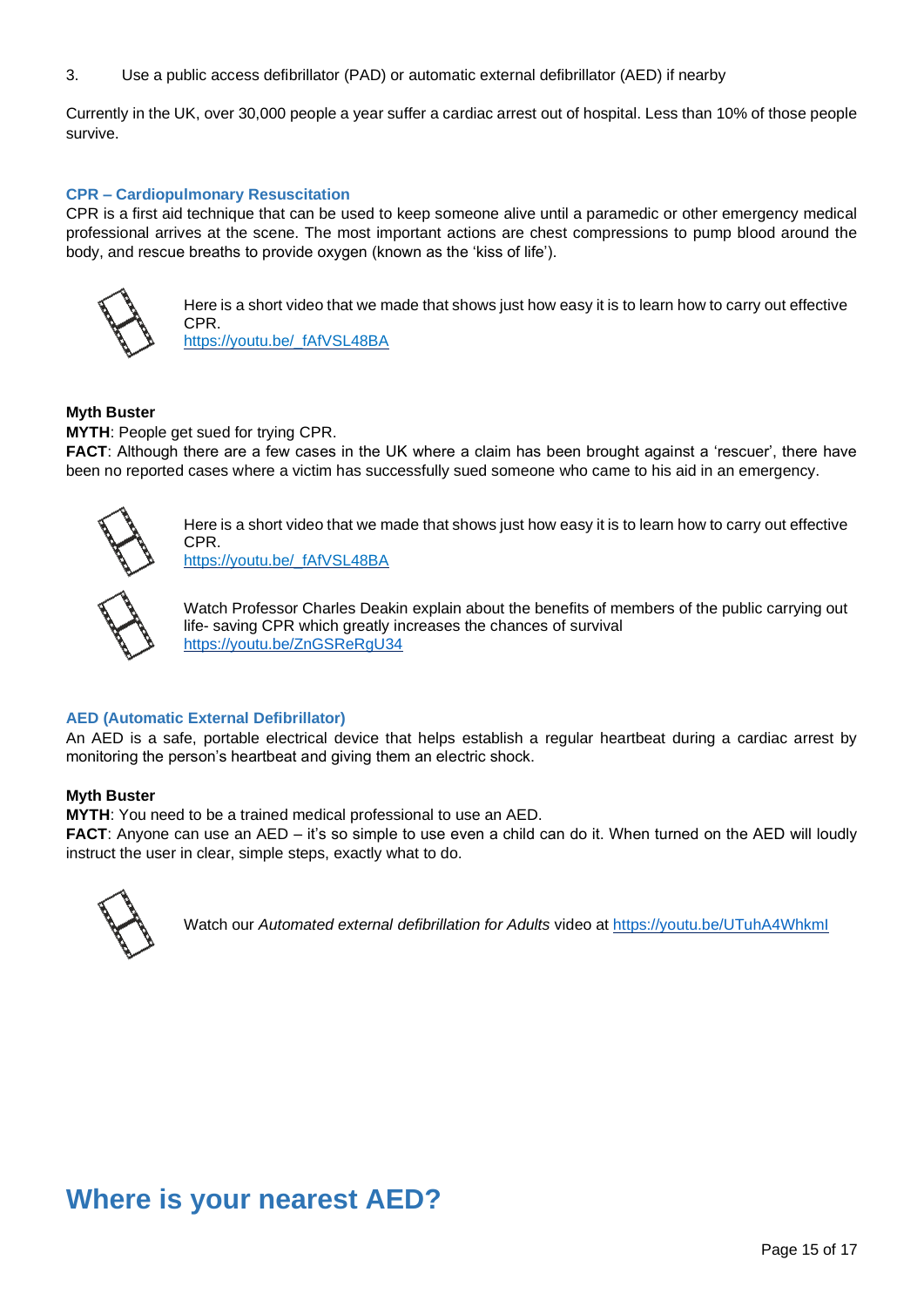We have an amazing Android & Apple app that users can access via their smartphone or tablet. Our app uses GPS functionality to show where the nearest AED is as well as a list of other AEDs in the area. It also features videos, CPR instructions and a section that will answers many of your cardiac arrest and heart attack questions

## **Downloading the App:**

Apple Version: <https://itunes.apple.com/us/app/save-a-life/id1086609515?ls=1&mt=8>

Google Play Version: https://play.google.com/store/apps/details?id=com.scas

## **Remember, the first thing to do in any real emergency is to ring 999.**

Please make sure that you have the latest version of the App installed and that you regularly update the list or clear your internet cache as appropriate to your device.

If you already have an AED installed but can't see it on our map please tell us about it by emailing [defib@scas.nhs.uk](mailto:defib@scas.nhs.uk)

If you would like to raise the funds to provide an AED in your community the cost including a secure box is £1850 excluding fitting charges. SCAS can direct callers to charities, grants and community fundraising schemes. The Trust can also provide AED awareness training to those who purchase one.

The Trust's Public Access Defibrillator initiative is designed to complement SCAS' **Community First Responder (CFR) Schemes** across our region and to enhance the service we provide.

**Please note that the previous 'AED Locator' app is now unsupported. We recommend that you delete the old app and install the new 'Save a life' app instead.**